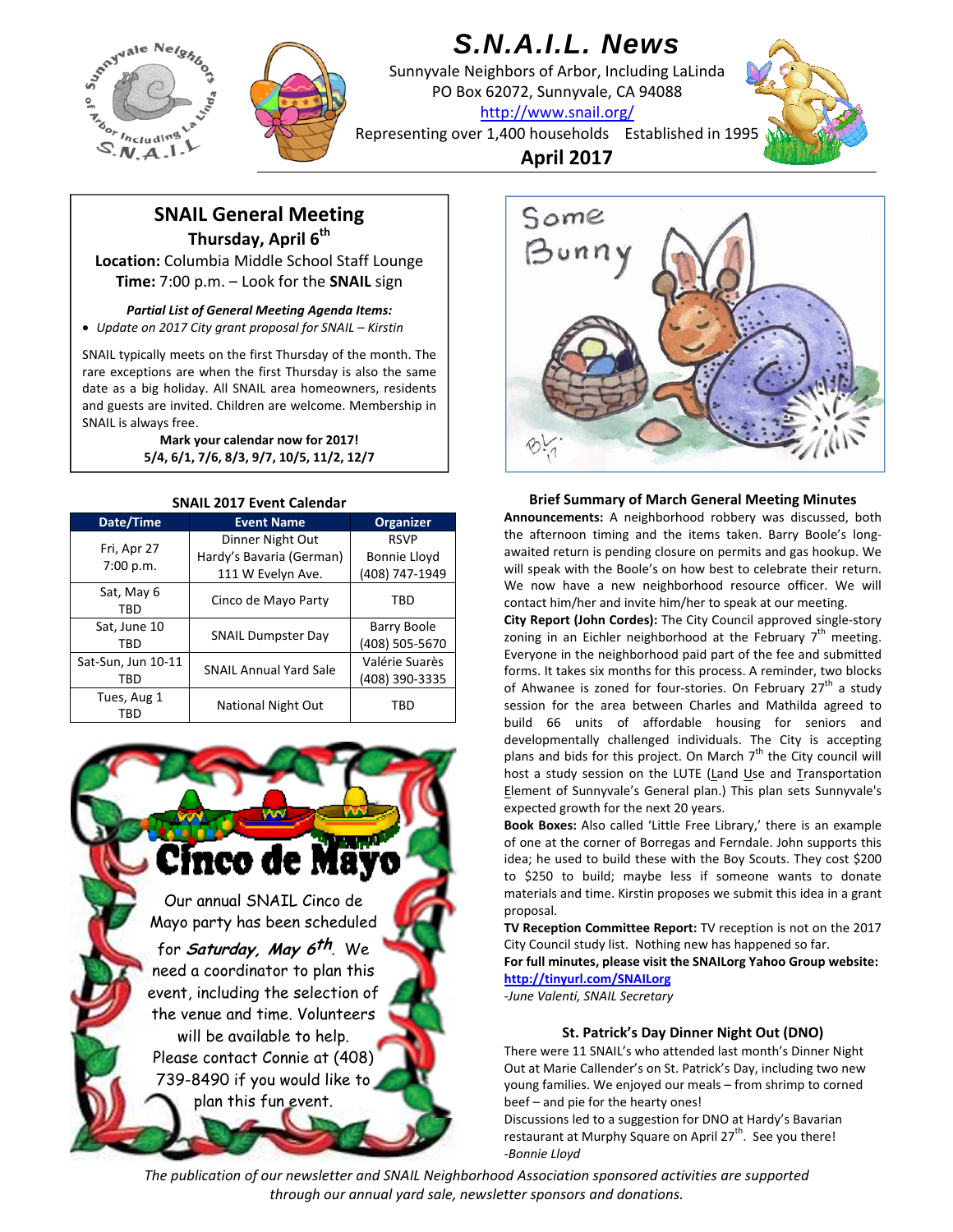

# **Columbia Neighborhood Center (CNC) News**

*For current information on programs, call CNC at (408) 730‐7800 or email CNC @ sunnyvale .ca .gov or go to the CNC web page at http://CNC.inSunnyvale.com.*

**Free Parent Workshop:** *"Digital Preschool ‐ Screen Time and the Young Child"* on Thursday, April 6<sup>th</sup>, 6:30 to 8:30 p.m. at the Sunnyvale Community Center, Neighborhood Room, 550 E. Remington Dr. In this free workshop presented by Parent's Place, parents and caregivers will learn about the impact of screen time on young children. Participants will receive guidelines for establishing a healthy media diet and determine how educational programs can enhance your child's learning. RSVPs are appreciated, but not required.

**Free Parent Education‐Pathways to College:** Family Engagement Institute is equipping parents of middle and high school students with the tools needed to prepare their children for college. The program will be offered in English and Spanish and geared toward families with no prior experience with college. This program will be offered on Wednesday evenings from 6:30 p.m. to 8:30 p.m. on April  $19^{th}$ ,  $26^{th}$  and May  $3^{rd}$ ,  $10^{th}$  at Columbia Neighborhood Center (CNC). Dinner will be included and the program is free, thanks to a generous grant from Advanced Micro Devices. All classes are mandatory. The program will end with a College Day at Foothill College on Saturday, May  $13<sup>th</sup>$ , with a free lunch and transportation. Registration is required. Call (408) 730‐7800 or email cnc @ sunnyvale .ca .gov to register or for more information.

‐*Angela Chan, CNC Manager*

#### **Little Free Library**



# LITTLE FREE LIBRARY.org TAKE A BOOK . RETURN A BOOK

A Little Free Library is small sturdy structure that is

> owner's property. The structure is used as a library for every one – stop

by to take, give or exchange a book. If you are interested in hosting a library at your home, please let me know by sending an email to SNAILtreasurer @ snail .org *‐Kirstin Sims, Madrone Avenue*



**SNAIL Volunteers at the Cold Weather Shelter**

I would like to take this opportunity to acknowledge the efforts of our SNAIL community volunteers, for their involvement to serve hot meals once a week this season, deliver warm articles of clothing, baked cookies, and contributed their time to make a difference. This year, from November 2016 through March 2017, SNAIL members volunteered 212 hours, baked over 2,250 homemade cookies, poured 48 gallons of milk and juice, offered 500 tea bags and canisters of hot chocolate mix, provided 155 wool beanies for the cold and rainy days, provided ten bottles of shampoo for the showers, approximately 160 travel‐size toiletries including toothbrushes, lip balm and deodorant; five down comforters were given out to the families, over 60 warm coats, shirts and pants were handed out along with 30 pairs of socks, new underwear, shower skippers, bath and hand towels; children's and adult books and games were provided; weekly condiments to accompany the meals, six‐32 oz. bottles of hot sauce (yes, that was a lot of hot sauce!); three pot holders to pull hot trays out of the ovens; one gallon of dish washing liquid and sponges to clean the aluminum pans; and we recycled 48 gallonsize jugs and over 200 rectangular deep full‐size foil pan and lids. Truly remarkable, don't you think?

I would like to extend my warmest gratitude to this year's contributors: Angela, Annie, Barbara, Chris, Craig, Elaine, Jeanette, Jeff, Jill, John, Mardi, Marty, Melody, Patty, Randy, Roberto, Rosie, Sharon, Sue, Terri, Tina, Tom, Valerie, Wendy, and to everyone else who dropped off items to be taken to the shelter.

Thank you for your time, your commitment and your generosity. Let's do this again next year, shall we? *‐Valérie Suarès, SNAIL Vice‐chair*



#### **Storage Space Available for SNAIL Items**



We have some storage space available for SNAIL items currently being stored by neighbors at their homes. If you would like to take advantage of this storage and free up some space in your

home, please send an email to snaileditor  $\omega$  snail .org and include a list of SNAIL items you are storing and the quantities.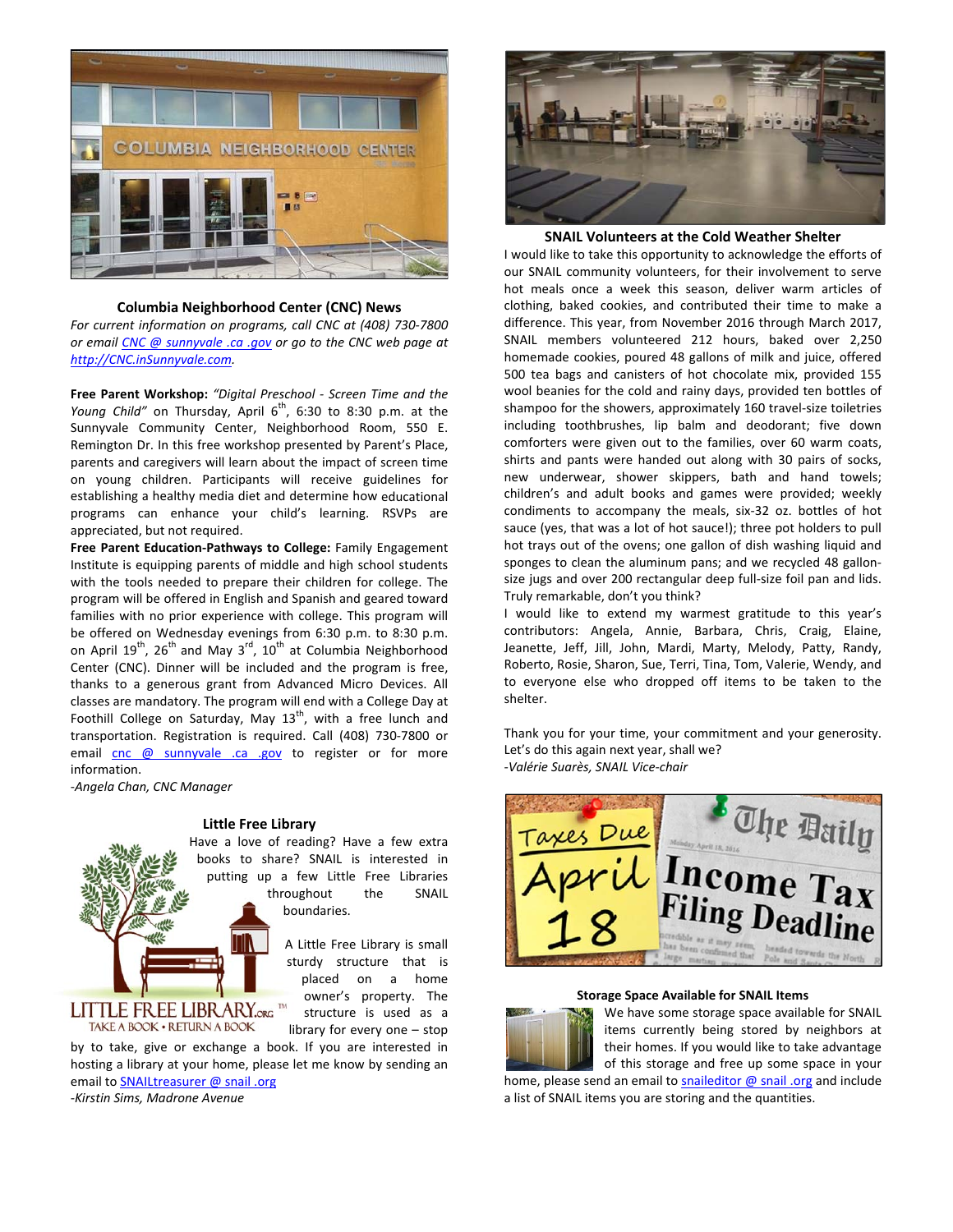

**When:** Saturday, April 29<sup>th</sup>  **Hours**: 11:00 a.m. – 3:00 p.m.  **Where**: Columbia Neighborhood Center, 785 Morse Ave.

- Free family event with over 65 exhibitors with nutrition and health information.
- Children's Activity Zone with fun games and activities.
- Free health screenings: diabetes, cholesterol, blood pressure, body mass index (BMI) and vision.
- Live fitness demonstrations and entertainment.
- Live BMX stunt show presented by Perfection on Wheels.
- Explore a fire rig, squad car and meet K-9 officers from the Department of Public Safety.
- Bring or ride your bike and check out the bike rodeo with free bike inspections.
- Car seat safety inspections by appointment. Call 408‐730‐7179.
- Safe City Bike Skills Course funded by the California Office of Traffic Safety.

Be part of the fun! For questions about the Fit and Fun Fair, call René Huerta, Community Services Coordinator at (408) 730‐7355 or email fitandfunfair @ sunnyvale .ca .gov.



Save those items from your Spring clean-up, in all categories: furniture, clothing, household items, books, children's items, tools, you name it! We have someone looking for just that item. We'll keep those reusable items that you no longer need out of the landfills and put them to good use, while raising funds for the next year of SNAIL activities.

Also, mark the date on your calendar and save a few hours to help with this really fun event. Email Valérie with any questions at  $vsuares @ gmail.com$  and include "Yard Sale" in the subject</u> line or call June (408) 497‐0827 for additional information.



### **Neighborhood Street Sweeping Schedule**

Our streets are generally swept every two weeks on the day following your trash pickup. If possible, please move your car off the street on street sweeping days. This month, the street sweeping schedule is:

| East SNAIL Neighborhood   Tuesday, Apr. 11, 25   |  |
|--------------------------------------------------|--|
| West SNAIL Neighborhood   Wednesday, Apr. 12, 26 |  |

# **May Newsletter Deadline**

All SNAIL neighbors are invited to submit articles of interest to be published in our monthly newsletter. The deadline for submitting articles and photos for the next SNAIL monthly newsletter is Saturday, Apr. 15<sup>th</sup>. Send an email to **SNAILeditor @ snail.org** 



# **Arbor Day History**

Arbor Day is a celebration of trees and their importance to providing shelter, stabilization for the ground, and beauty to the beholder. While Arbor Day is a US holiday, several other countries have adopted similar observances including Japan, Australia, Korea and Yugoslavia. In 1970, President Richard Nixon declared Arbor Day a federal holiday and it is observed the last Friday in April each year.

| Chair                                     |
|-------------------------------------------|
| Vice-chair                                |
| <b>Secretary</b>                          |
| <b>Treasurer</b>                          |
| <b>Newsletter Editor</b>                  |
| <b>Newsletter Distribution Coordinate</b> |
| <b>Social Secretary</b>                   |
| <b>Neighborhood Preservation</b>          |
| <b>Neighborhood Resource Officer</b>      |
|                                           |

# *SNAIL BOARD and CITY of SUNNYVALE SUPPORT STAFF*

Tarik Peterson 667 San Diego Ave. 408-745-1241 SNAILchair @ snail .org Valérie Suarès **E. Eaglewood Ave.** June Valenti 610 N. Bayview Ave. **Treasurer Kirstin Sims 663 Madrone Ave. Denise Perez 564 Manzanita Ave. Dr** Connie Cook‐Turner 810 Carolina Ave. Bonnie Lloyd 802 Borregas Ave. **Amy Pistor Resource** *Resource**Resource Amy Pistor @ sunnyvale .ca .gov***</u> <b>Amy Pistor Ca .gov** 

| Vice-chair                                 | Valérie Suarès      | E. Eaglewood Ave.   | 408-390-3335 | SNAILvicechair @ snail .org |
|--------------------------------------------|---------------------|---------------------|--------------|-----------------------------|
| <b>Secretary</b>                           | June Valenti        | 610 N. Bayview Ave. | 408-497-0827 | SNAILsecretary @ snail .org |
| <b>Treasurer</b>                           | <b>Kirstin Sims</b> | 663 Madrone Ave.    | 650-759-9170 | SNAILtreasurer @ snail .org |
| <b>Newsletter Editor</b>                   | Denise Perez        | 564 Manzanita Ave.  |              | SNAILeditor @ snail .org    |
| <b>Newsletter Distribution Coordinator</b> | Connie Cook-Turner  | 810 Carolina Ave.   | 408-739-8490 |                             |
| <b>Social Secretary</b>                    | <b>Bonnie Lloyd</b> | 802 Borregas Ave.   | 408-747-1949 |                             |
| <b>Neighborhood Preservation</b>           | <b>Steve Frias</b>  |                     | 408-730-7613 | Sfrias @ Sunnyvale .ca .gov |
|                                            |                     |                     |              |                             |